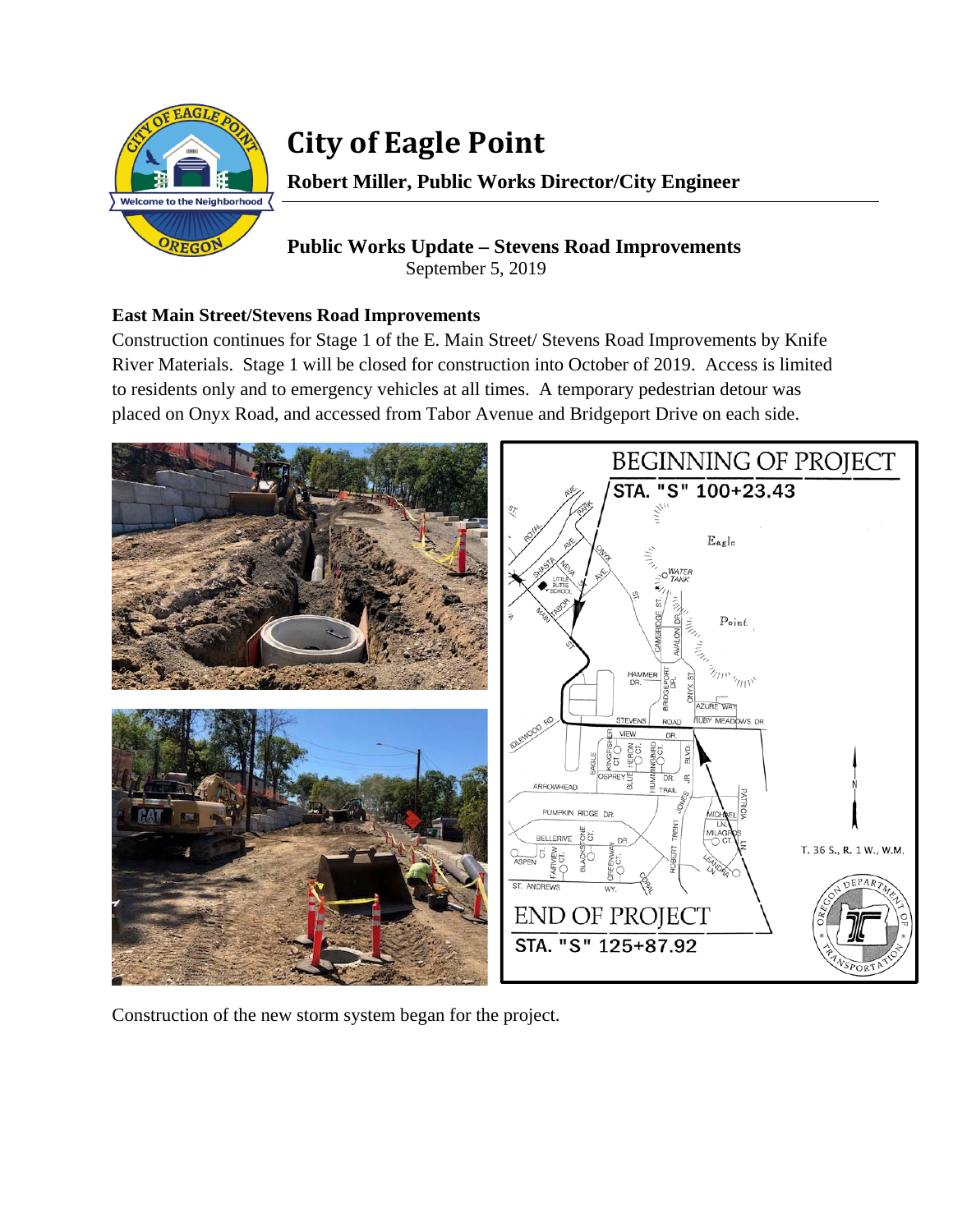

The Ultrablock retaining walls were completed for Stage 1.





Modified RVSS manhole. Water service lines were replaced.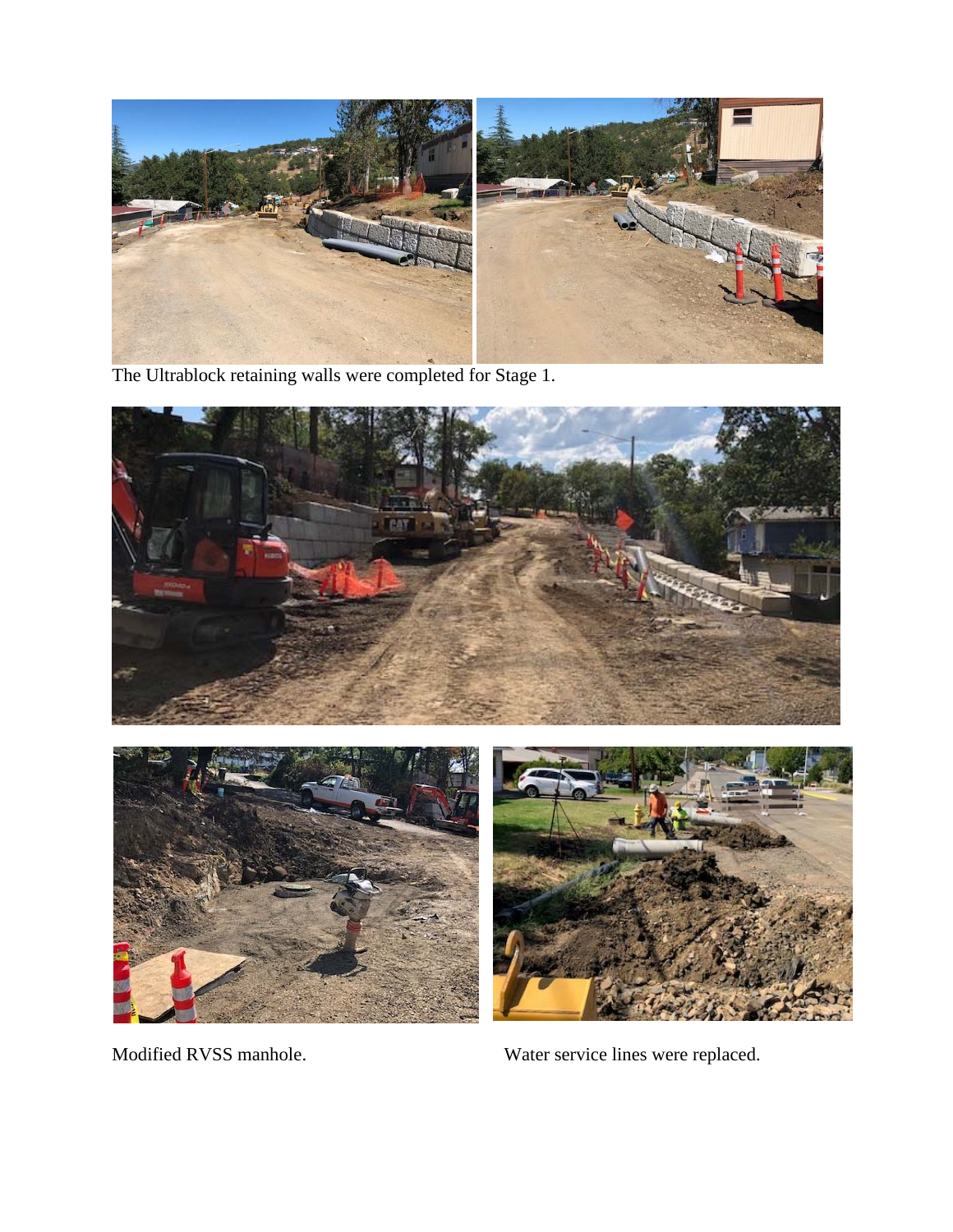

Water quality structure location. Onyx Road temporary pedestrian detour.

Utility relocation of City water service lines and hydrants were completed for Stage 1. One hydrant and two water service relocations were able to be avoided. The existing copper service lines were replaced with municipex to extend the life of the water system.

For the sewer manhole in conflict, Ashland Medford Plumbing lowered the sewer system from the mobile home park into the manhole. Knife River Materials followed by revising the manhole grade.

### Two Week Look Ahead

Excavation of the road structural section will begin September 9, 2019 for Stage 1. The storm system for Stage 1 is scheduled to be completed, with construction of the storm system continuing into Stage 2. Stage 2 extends from Idlewood Drive to Robert Trent Jones Boulevard. Conduit and light pole foundations for Stage 1 are scheduled to begin mid-September.



Storm and excavation to be completed in the coming weeks.